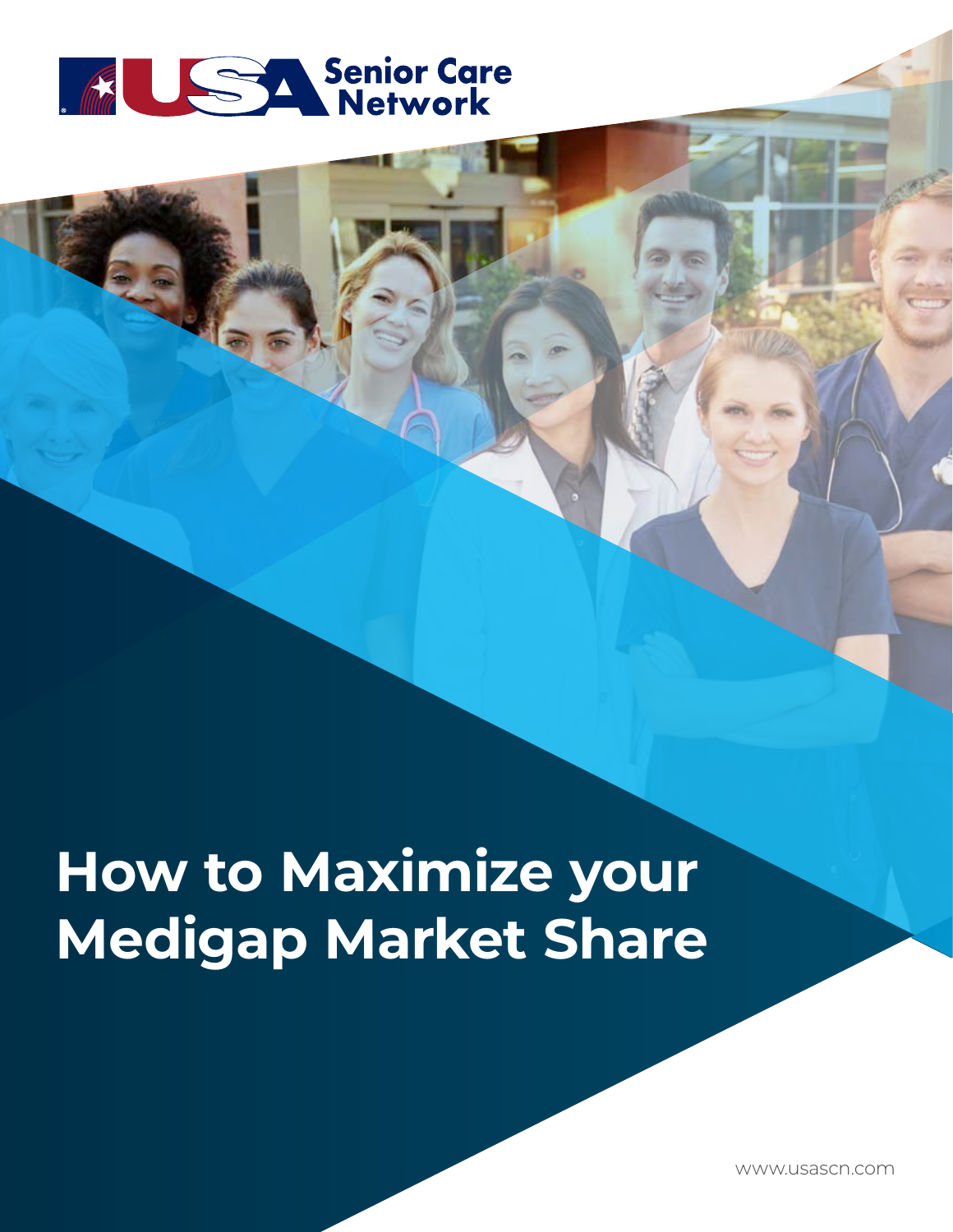# **How to Maximize your Medigap Market Share**

**A refreshed look at Medigap revenue, the opportunity that exists to increase market share and the financial impact it has on healthcare organizations.**



 The number of Medicare enrollees will increase by approximately **15 million over the next eight years,** bringing the total number to **76 million individuals by 2029**1.

What does that mean for healthcare finance leaders when it comes to maximizing revenue with this population? Presented here are three considerations for healthcare finance leaders as they look to expand revenue streams and tap into a growing population of insured Medigap patients.

- Differentiate Medigap patients versus Medicare Advantage patients as it relates to demographics, outcome scores and risk of bad debt
- Explore a strategic approach to maximizing Medigap market share while also helping seniors maintain Medigap insurance coverage
- Realize direct financial impact Medigap patients have on hospital revenue and other ancillary benefits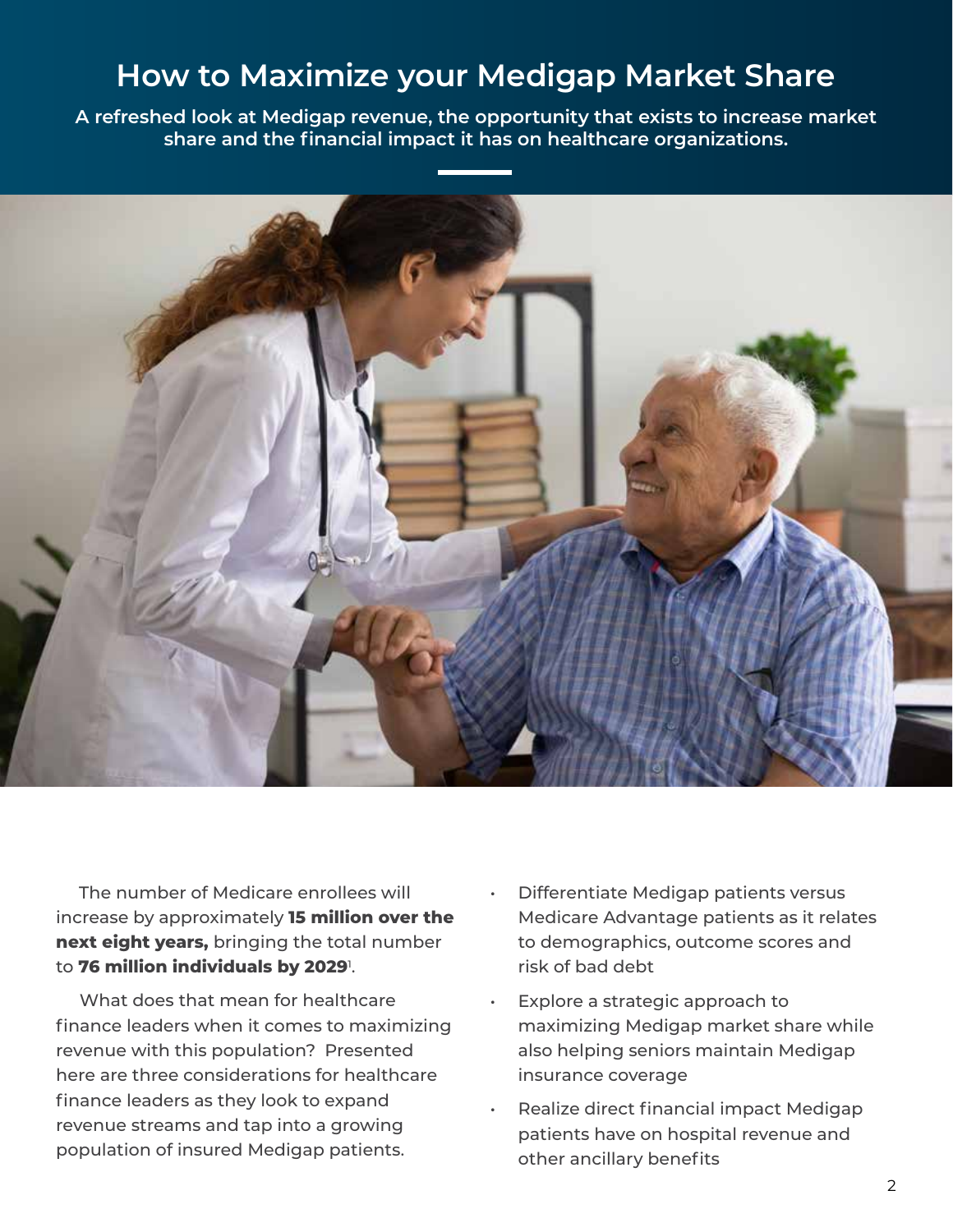## **Medigap versus Medicare Advantage**

**With its many plans, insurance categories, eligibility and the like, it's important to have a full understanding of this diverse Medicare population.** 



**1. Fee-for-service plan**

Original Medicare is a fee-forservice health plan managed by the federal government. It has two parts: Part A (Hospital insurance) and Part B (Medical insurance). After the patient pays the deductible, Medicare pays its share of the Medicareapproved amount, and the patient pays their share (coinsurance). Generally, an individual can go to any doctor, health care provider, hospital or facility that is enrolled in Medicare and accepting new Medicare patients.



**2. Medigap**

Medigap is Medicare Supplemental insurance that helps fill in the "gaps" in Original Medicare. Medigap plans are government standardized and are sold by private insurance companies. Although Original Medicare pays for much of the cost for covered health services, a Medigap policy helps pay the remaining costs like copayments, coinsurance and deductibles. Medigap seniors pay a monthly premium for

this coverage.



**3. Medicare Replacement**

Medicare Replacement, also known as Medicare Advantage, is another way to get Medicare Part A and Part B coverage. These plans are offered by Medicare-approved private companies that must follow rules set by Medicare. In many cases, the patient will need to use health care providers who participate in the plan's network and service area for the lowest costs.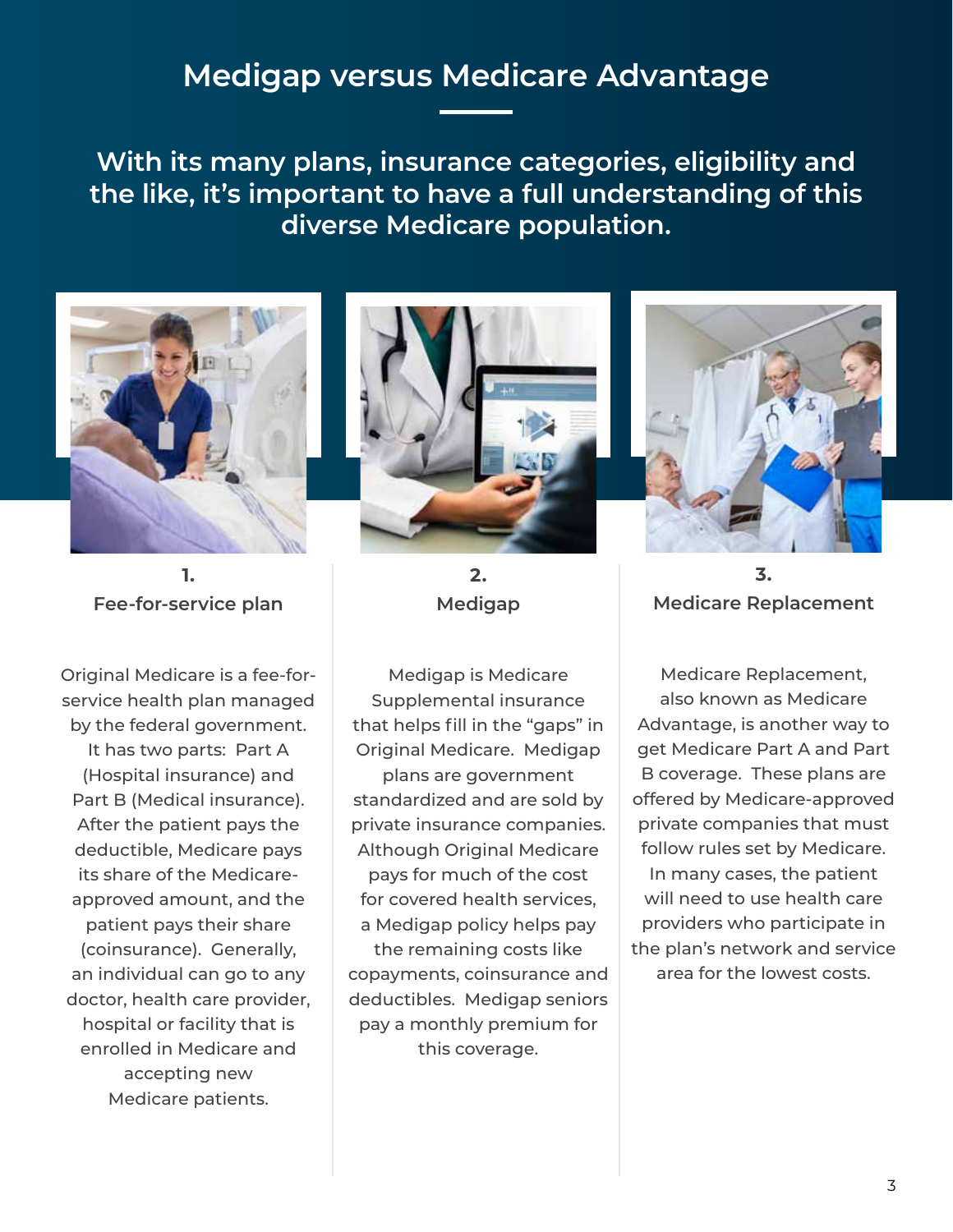According to CSG Actuarial, LLC research, Medicare Supplement will continue to expand at a higher rate than Medicare enrollment growth through 2029, creating ample opportunities for entities relying on Medicare for revenue. Hospitals undoubtedly fall into this category.

 In their 10th Annual Market Projection (2020), CSG Actuarial used the following demographic factors in evaluating the current Medicare population and comparing Medicare Supplement insureds to those with Medicare Advantage Plans<sup>1</sup>.

- Plan Type
- **Eligibility Status**
- Age, Gender
- Income Level
- Area of Residence
- Health Status
- Living Arrangement

 Through CSG's research, they found that the Medicare Supplement market still had a higher percentage of healthier individuals compared to the Medicare Advantage market, with 20.8% of Medicare Supplement insureds exhibiting Excellent health status and 17.3% of Medicare Advantage having Excellent status. In addition, CSG Actuarial found that Medicare Supplement plans tended to appeal to seniors with higher income on average – nearly 76% of Medicare Supplement insureds had annual incomes of \$25,000 or more whereas 57% of Medicare Advantage enrollees reported that level of income. A healthier Medigap population with higher incomes could help lessen readmissions for hospitals since factors like good nutrition, physical activity and affordability of transportation all play into it. With fewer readmissions, Medicare reimbursement for hospitals could be higher as well as improve outcome scores.

 Medicare Advantage beneficiaries encounter more healthcare spendingrelated problems compared to their Medigap counterparts, according to the Kaiser Family Foundation issue brief, "Cost-Related Problems Are Less Common Among Beneficiaries in Traditional Medicare Than in Medicare Advantage, Mainly Due to Supplemental Coverage." KFF reported on these problems which included difficulty accessing quality care, delays in care due to affordability and problems paying their medical bills<sup>2</sup>.

 The results of the study showed that Medicare Supplement beneficiaries had the highest level of stability with their healthcare spending, indicating that Medigap coverage is a key component when it comes to affordable healthcare. The brief explains, "Medicare Advantage plans, like traditional Medicare, generally impose cost-sharing requirements for covered services, subject to certain limits, such as daily copayments for inpatient hospital stays or coinsurance for physician administered drugs, which means that Medicare Advantage enrollees may incur thousands of dollars in out-of-pocket costs for covered benefits before reaching their plan's maximum out-of-pocket limit<sup>3</sup>. From a hospital finance perspective, with regard to Medigap, there is no burden to the revenue cycle side in chasing money. The hospital simply bills CMS, which will automatically bill Medigap for the overage, and the bill is paid. The process is seamless and easy, creating no additional administrative burden on hospitals.

 According to AHIP's most recent Medicare Supplemental Survey, the top three reasons Medigap policyholders chose Medicare supplemental insurance over Medicare Advantage were (1) greater choice of health care providers, (2) lower out-of-pocket costs and (3) it makes more frequent care more affordable4.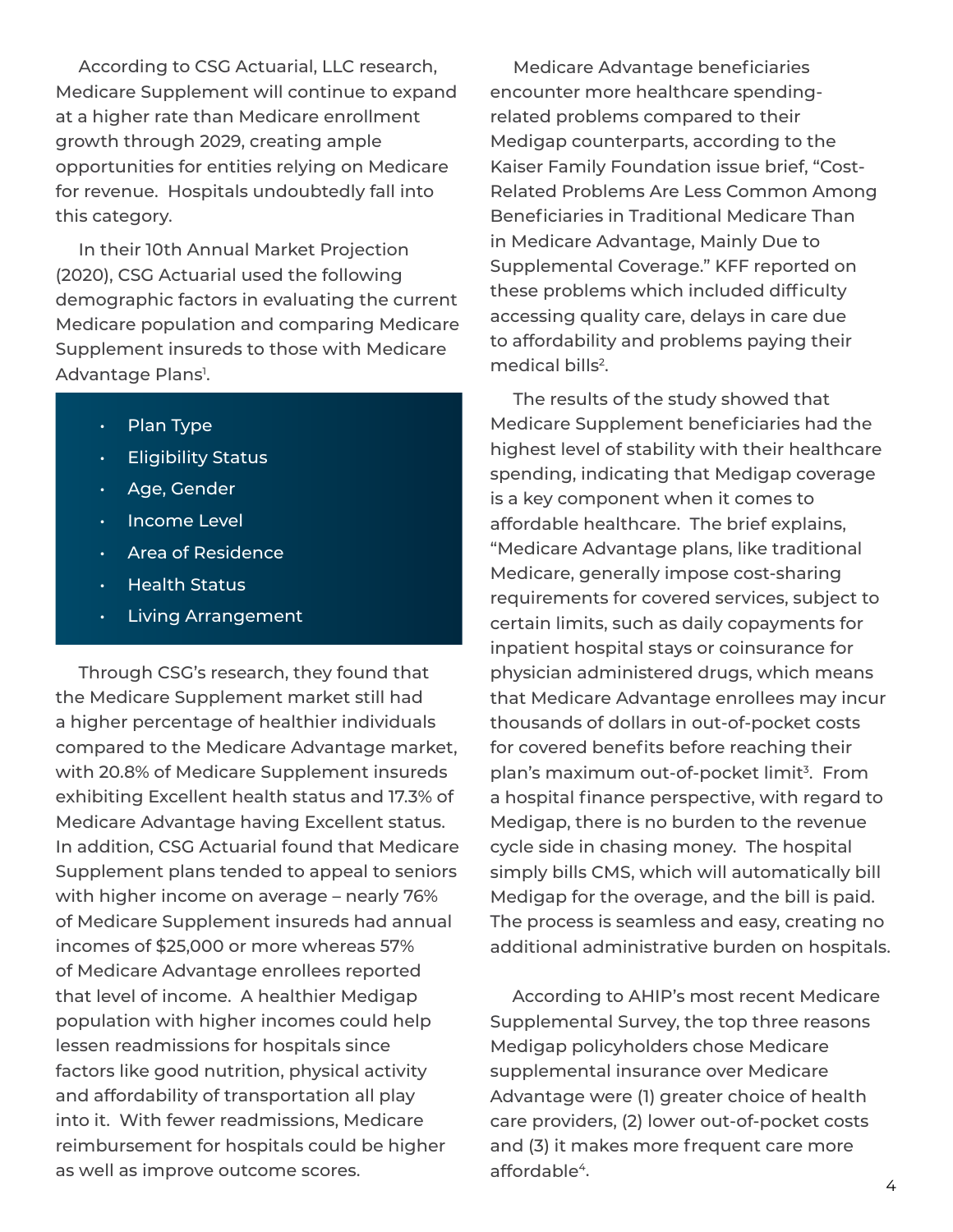#### **Maximizing Medigap Market Share while helping Seniors**



 More important now than ever, hospitals in highly competitive markets are looking for ways to differentiate themselves and gain market share. Healthcare systems are able to maximize their Medigap market share through a partnership with USA Senior Care Network (USA SCN).

 Through USA SCN's one-of-a kind Medigap network, their Medigap carrier clients channel patients to contracted facilities all across the country, from rural areas to major metropolitan cities. The only thing participating hospitals are asked to do is waive the Part A deductible when one of USA SCN's clients' policyholders is admitted. There are no Part B waivers or discounts. Contracted hospitals are seeing an increase in the volume of fully-insured Medigap patients and the incremental revenue generated by those patients. A successful example includes a three-hospital system with an increase of 64.5% of Medigap policyholders in one year after contracting with USA SCN, which translated to \$7.1 million in additional inpatient revenue and \$5.2 million in outpatient revenue.

 In addition to increased revenue, participating hospitals are helping to reduce cost-related issues for seniors. USA SCN has a patented process to help keep premiums affordable for patients with Medicare Supplemental Insurance. Savings from the Part A deductible waiver are applied to their 130 insurance carrier clients toward keeping a lid on future rate increases for more than 10.5 million seniors nationwide.

 According to AHIP's 2021 Medicare Supplement Survey, 90% of Medicare Supplement policyholders are satisfied with their coverage, with 37% Extremely Satisfied<sup>4</sup>. Seniors were also asked how valuable they thought their Medicare supplement policy was considering the monthly premium they had to pay. An overwhelming 79% of those surveyed indicated the value was excellent/ good which indicates a desire to maintain this level of coverage indefinitely. Seniors who purchase a Medigap policy within USA SCN network are aware that the Part A deductible savings to the insurer help keep policy premiums affordable, which is a huge enticement to move to an in-network facility.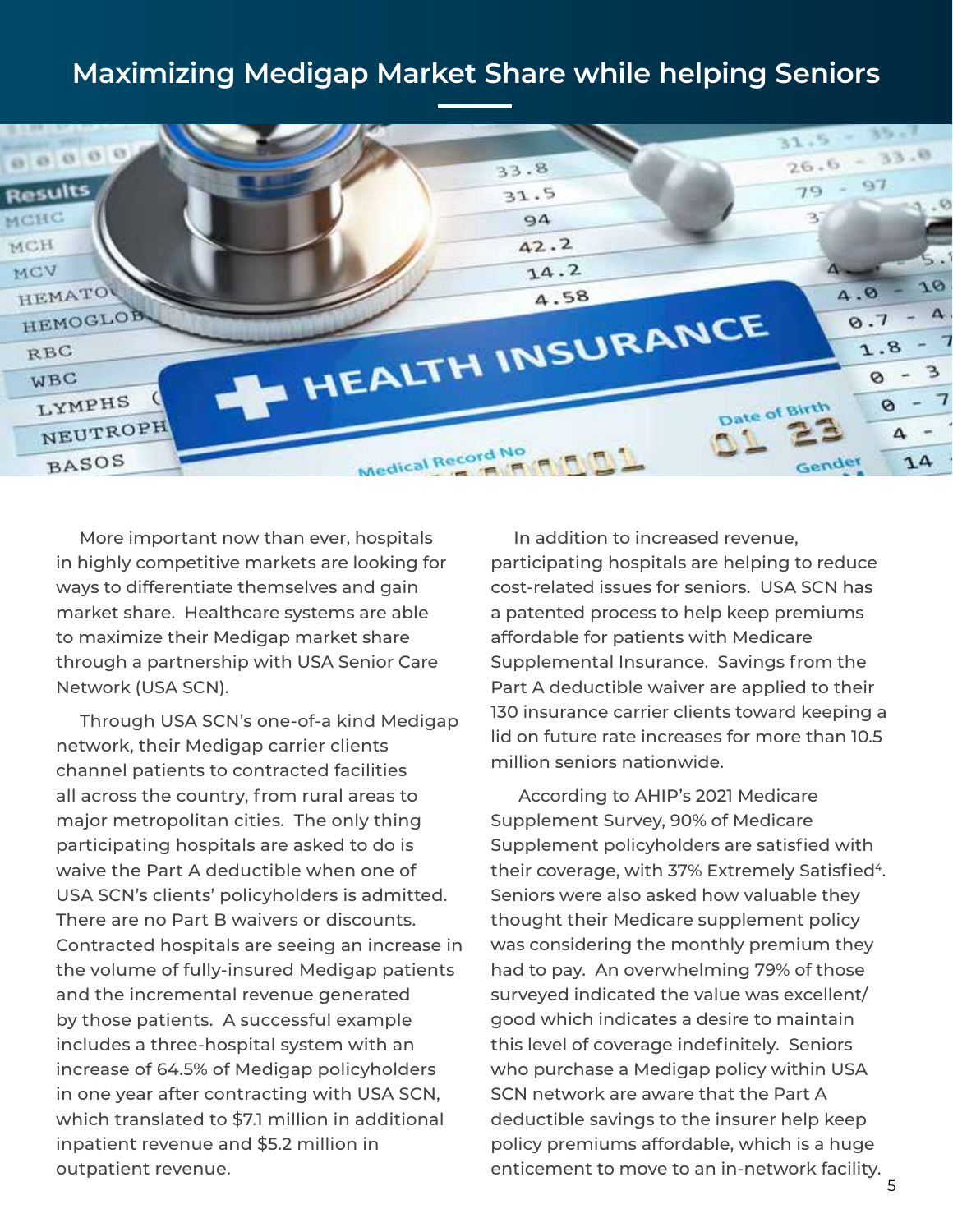### **Financial Impact of Medigap Patients**



 Allen Bailey & Associates, Inc., an actuarial firm based in Austin, TX, analyzed five years of claims data, claims paid from 2015 through June 2019, related to a population of policyholders for one of the nation's leading Medicare supplement insurance carriers. This particular carrier participates in USA Senior Care Network's Part A deductible waiver program in which they experience a Part A deductible savings when their policyholders have an inpatient admission at a USA SCN contracted facility. The purpose of the analysis was to assess the amount of claim dollars paid by the carrier to providers and facilities. Additionally, this claim data was utilized to calculate an estimate of claims paid by Medicare and the total amount of revenue generated for hospitals by a large population of nearly 2 million Medigap policyholders.

The findings were significant:

- Patients who experienced a hospital admission during the analysis time frame, generated additional Part A revenue (within 12 months of initial admission) approximately 8 times higher than the amount of the Part A deductible - \$1,484 in 2021.
- Patients who experienced a hospital admission during the analysis time frame, generated additional Part B revenue (within 12 months of initial admission) of over \$11,264.
- Patients who did not experience a hospital admission during the analysis time frame averaged approximately \$1,300 of Part B revenue on an annual basis.